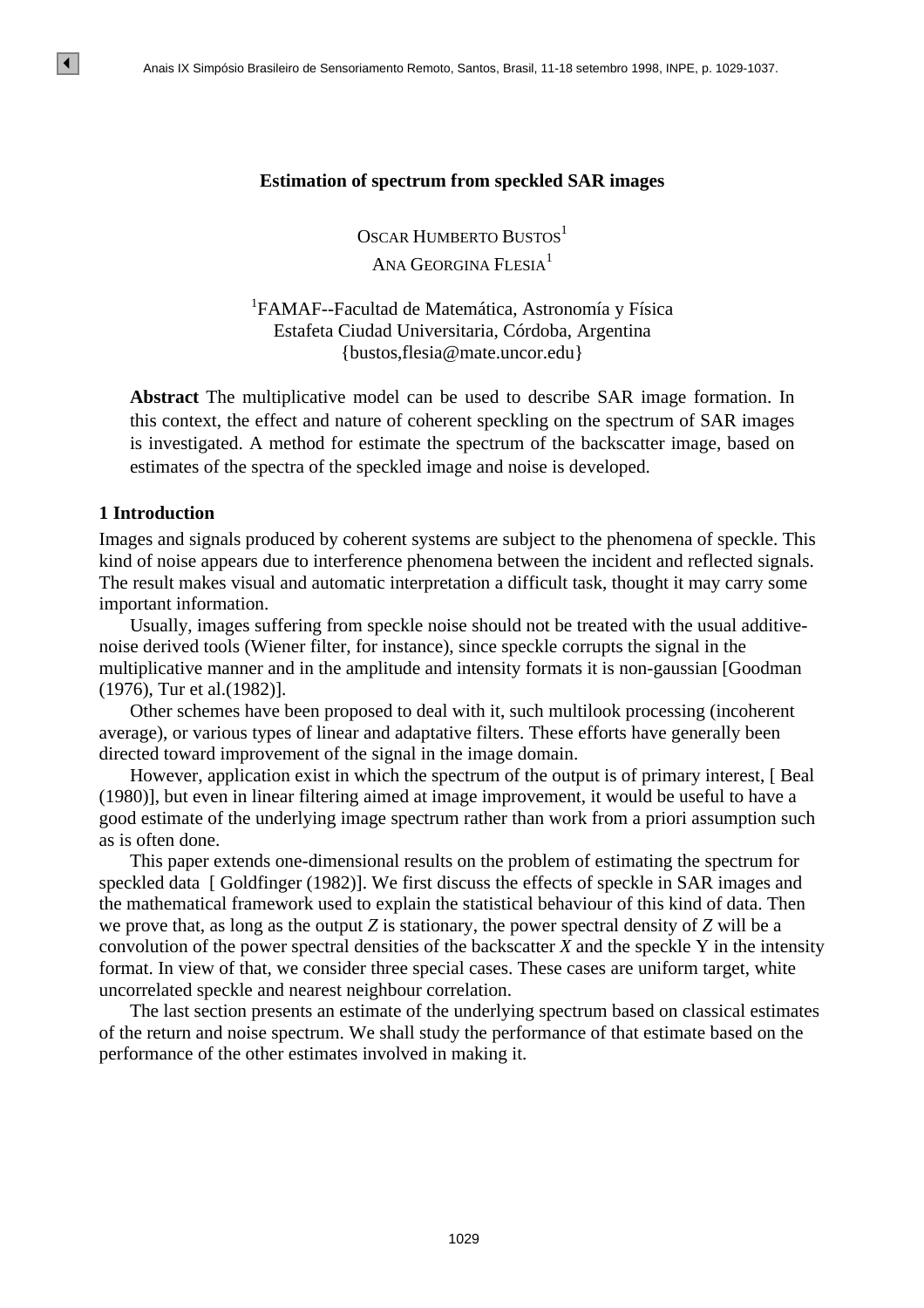#### **2 Notational conventions and general definitions**

The set of real numbers is denoted by **R,** the set of natural numbers by **N,** and the set of integers numbers by **Z**. The generics points of the two-dimensional set of integers  $\mathbb{Z}^2$  are denoted by  $(s_1, s_2)$ , where  $s_1$  always represents the horizontal coordinate, and  $s_2$  the vertical coordinate.

Random processes will be denoted by  $X = \{X(s_1, s_2) / (s_1, s_2) \in \mathbb{Z}^2\}$ . A common underlying probability space will be assumed throughout this work *(W, A , P),* where *W* denotes the sample set, *A* its *s*-algebra, and *P* a probability. Therefore, real or complex-valued random processes are collections of measurable functions of the form  $X(s_1, s_2)$ : *W®R* or  $X(s_1, s_2)$ : *W®C*, indexed in *Z 2 .*

Let's  $k\widehat{I}Z$  and  $N\widehat{I}N$ , we denote by  $w_{k,N}$  the  $N^{\text{th}}$  unit's root

$$
\mathbf{W}_{k,N} = \exp\left(\frac{2\mathbf{p}k}{N}i\right)
$$

They have the following properties

[a)]  $w_{0,N} + ... + w_{N-1,N} = 0$ , since  $w_{k,N}$  with  $0 \le k \le N - 1$  are the roots of the equation  $z^N - 1 = 0$ .

 $[\mathbf{b})] \mathbf{W}_{k+rN,N} = \mathbf{W}_{k,N}$  for all  $r \mathbf{\hat{I}} \mathbf{Z}$  and  $0 \mathbf{f} k \mathbf{f} N$ -1.

 $[c]$   $W_{k,N}^* = W_{-k,N} = W_{N-k,N}$  for all  $0 \text{ } \pounds k \text{ } \pounds N-1$ .

[d)] 
$$
\mathbf{w}_{p0,N} + \dots + \mathbf{w}_{p(N-1),N} = N
$$
 if  $p=0$ , and 0 if  $l \mathbf{f} p \mathbf{f} N$ , with  $p \mathbf{f} N$ .

#### **3 The multiplicative model and the speckle noise**

The multiplicative model has been widely used in the modelling, processing, and analysis of synthetic aperture radar images. This model states that, under certain conditions [Goodman (1976) , Tur et al. (1982)], the return results from the product between the speckle noise and the terrain backscatter.

Based upon this model, we assume that the observed value in each pixel within this kind of images is the outcome of the product of two independent two-dimensional random processes: one *X* modelling the terrain backscatter, and other *Y* modelling the speckle noise. The former is many times considered real and positive, while the latter could be complex (if the considered image is in the complex format) or positive and real (intensity and amplitude formats).

Therefore, the observed value is the outcome of the random process defined by the product

$$
Z(s_1, s_2) = X(s_1, s_2) Y(s_1, s_2) \quad \text{for all} \quad (s_2, s_2) \in \mathbb{Z}^2, \tag{1}
$$

where  $(s<sub>1</sub>,s<sub>2</sub>)$  denotes the spatial position of the pixel.

We will say that the process  $Z_I$  is the intensity return process if  $Z_I = |Z_I|^2$ , and  $Z_A$  is the amplitude return process if  $Z_A = |Z|$ .

The complex format has been used as a flexible tool for the statistical modelling of SAR data. However, in several cases, complex data are not available or it exists computational limitations imposed by the imaging system that not allow us to work with them. In order to that, intensity format and amplitude formats are frequently considered in the literature.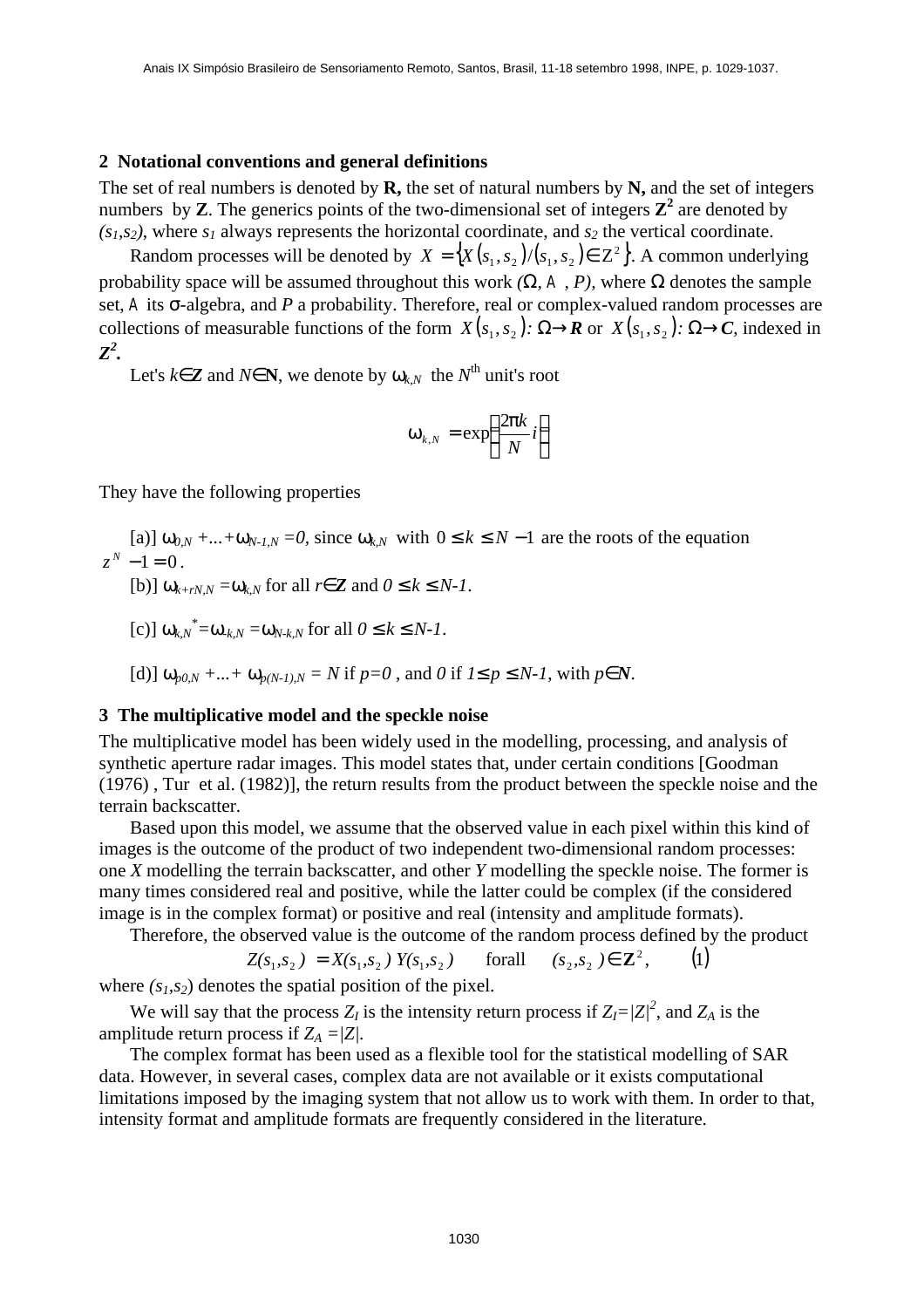In many cases, it is easier to derive the statistical properties of the intensity data rather than amplitude data. For instance, the intensity speckle noise modelled as the sum of independent and exponentially distributed random variables has well know distribution, the Gamma distribution, but this is not the case for amplitude speckle noise, since the convolution of Raylegh distributions has not closed form. [Yanasse (1995)]

In this work, we want to estimate the spectrum of the backscatter based on the spectrum of the return, in the intensity format.

Following the description that Frery et al. (1997) realise about the appropriated distributions for this model, complex speckle is assumed to have a bivariate normal distribution, with independent identically distributed components having zero mean and variance *1/2*. These marginal distributions are denoted here as  $N(0,1/2)$ , therefore,  $Y_C(s_1,s_2) = (Re(Y(s_1,s_2))$ *, Im*(*Y*(*s*<sub>*1</sub>*,*s*<sub>2</sub>)  $)$ )~*N*<sup>2</sup>(0,1/2) denotes the distribution of a pair.</sub>

Multilook intensity speckle results from taking the average over *n* independent samples of  $Y_{I}(s_1,s_2) = |Y_{C}(s_1,s_2)|^2$  leading, thus, to a Gamma distribution denoted here as  $Y_{I}(s_1,s_2) \sim G(n,n)$ and characterised by the density

$$
f_{Y_t} = \frac{n^n}{\Gamma(n)} y^{n-1} \exp(-ny) \ y > 0, \ n > 0. \tag{2}
$$

Several distributions could be used for the backscatter, aiming at the modelling of different types of classes and their characteristic degrees of homogeneity. For instance, for some sensor parameters (wavelength, angle of incidence, polarisation, etc), pasture is more homogeneous than forest, which in turn are more homogeneous than urban areas.

The basic hypothesis that governs the modelling of homogeneous regions is that the backscatter is constant, thought its value is unknown. When the region is non-homogeneous, the backscatter can be modelled for a more convenient distribution.

The distribution of the intensity return arises from the product  $Z_I = X_I, Y_I$ . For instance, in the homogeneous case, we consider  $X_I$  a constant *b* and the multilook intensity speckle  $Y_I(s_I, s_2)$ *G*(*n,n*), then the return  $Z_I$  can be modelled by a Gamma distribution, denoted by  $Z_I(s_I, s_2)$  $G(n, n/b^2)$ .

#### **4 Periodic processes and discrete Fourier series**

We wish to derive some properties of the spectrum of a random process present in an image that has been speckled by the multiplicative manner described above. Since the data are usually only available in discrete regions, we can restrict our attention to periodic random processes, which we define below.

A complex two-dimensional random process *X* is said to be periodic with period of *N1* x *N<sup>2</sup>* when  $X(s_1, s_2) = X(s_1 + N_1, s_2) = X(s_1, s_2 + N_2)$  for all  $(s_1, s_2) \in \mathbb{Z}^2$ . Since  $X(s_1, s_2) r_1^{-s_1} r_2^{-s_2}$  $X(s_1, s_2) r_1^{-s_1} r_2^{-s_2}$  is not absolutely summable for any  $r_1, r_2$ , neither the Fourier transform or the *Z*-transform uniformly converges for periodic processes.

The discrete Fourier series (**DFS**) is a frequency domain representation of a periodic process. The sequence of DFS coefficients of *X*, whose are denoted by  $\hat{X}(s_1, s_2)$ , is determinated for the equation (3)

$$
\hat{X}(s_1, s_2) = \frac{1}{N_1 N_2} \sum_{k_1=0}^{N_1 - 1 N_2 - 1} X(k_1, k_2) \mathbf{w}_{s_1 k_1, N_1} \mathbf{w}_{s_2 k_2, N_2} \quad \forall 0 \le s_1 \le N_1 - 1 \quad 0 \le s_2 \le N_2 - 1 \tag{3}
$$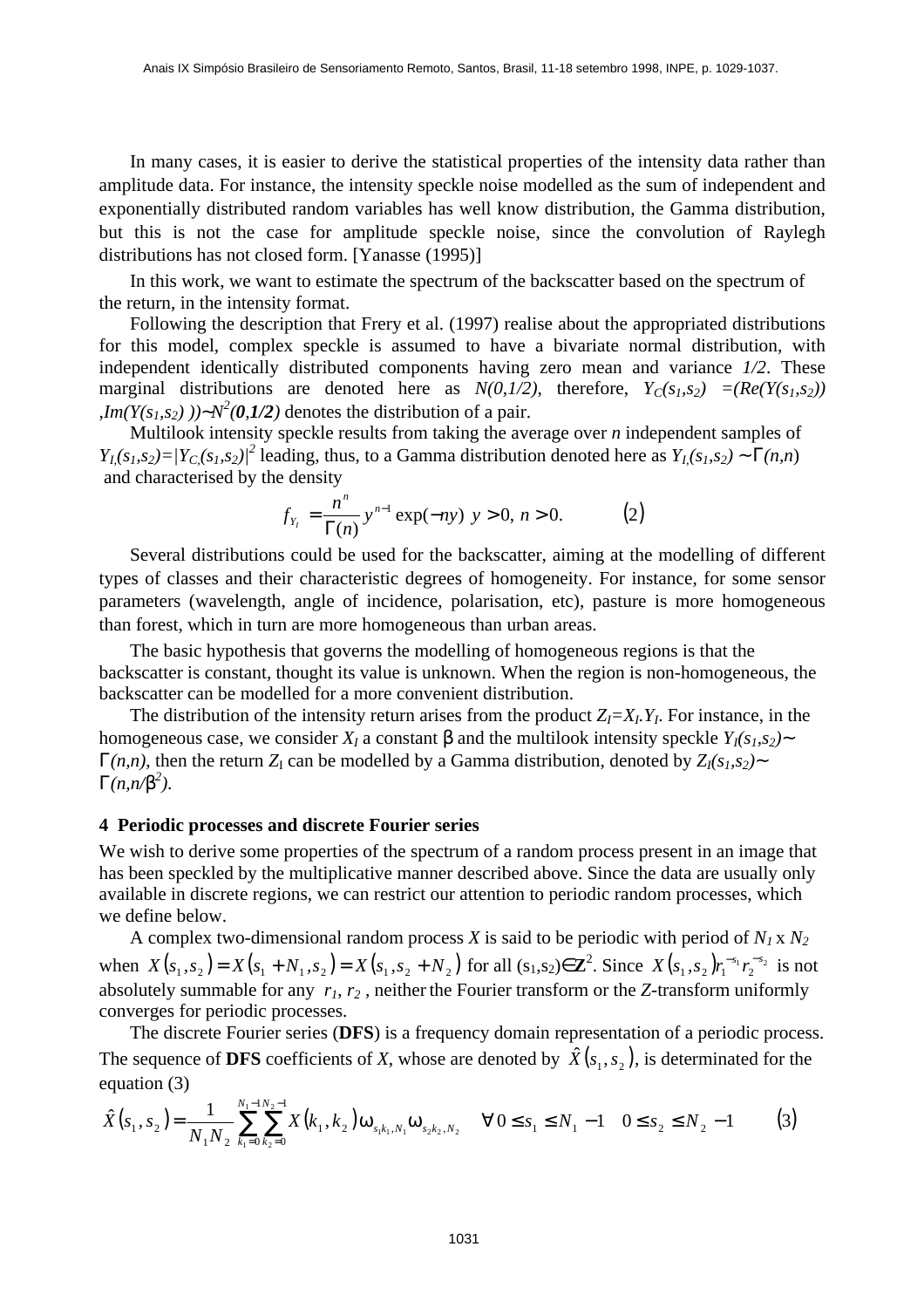Then, the power spectral density, (**psd**), of the signal *X* is the sequence defined by

$$
S_X(s_1, s_2) = E(\hat{X}(s_1, s_2) * \hat{X}(s_1, s_2))
$$
 (4)

where *E(.)* represents the mathematical expectance.

If we suppose that *X* is stationary in the wide sense we have

$$
E(X(s_1, s_2) * X(s_1, s_2)) = R_X(s_1 - t_2, s_2 - t_2) \quad \forall (s_1, s_2) (t_1, t_2) \in Z^2 \tag{5}
$$

where  $R_X$  is the auto-correlation function of *X*.

Expanding the product  $\hat{X}^*_{(s_1, s_2)}$   $\hat{X}_{(s_1, s_2)}$ , and using the stationarity, we obtain

$$
E(\hat{X}(s_1, s_2) * \hat{X}(t_1, t_2)) = \left(\frac{1}{N_1 N_2}\right)^2 \sum_{k_1=0}^{N_1-1} \sum_{k_2=0}^{N_2-1} \sum_{l_1=0}^{N_1-1} \sum_{l_2=0}^{N_2-1} R_X(k_1 - l_1, k_2 - l_2) \mathbf{w}_{k_1 s_1 - l_1 t_1, N_1} \mathbf{w}_{k_2 s_2 - l_2 t_2, N_2}
$$
(6)

For a real stationary periodic random process, making appropriated changes of variable and noting that the periodicity implies that all arithmetic is modulo *N1* or *N2* , we can transform the equation, yielding

$$
E(\hat{X}(s_1, s_2) * \hat{X}(t_1, t_2)) = 0 \quad \text{if} \quad (s_1, s_2) \neq (t_1, t_2) \tag{7}
$$

and

$$
E(\hat{X}(s_1, s_2)^* \hat{X}(t_1, t_2)) = \sum_{l_1=0}^{N_1-1} \sum_{l_2=0}^{N_2-1} R_X(k_1, k_2) \mathbf{w}_{k_1 s_1, N_1} \mathbf{w}_{k_2 s_2, N_2} \quad \text{if} \quad (s_1, s_2) = (t_1, t_2) \tag{8}
$$

Then, putting (8) into (4), we obtain that

$$
S_X(s_1, s_2) = \frac{1}{N_1 N_2} \sum_{l_1=0}^{N_1 - 1 N_2 - 1} R_X \mathbf{w}_{k_1 s_1, N_1} \mathbf{w}_{k_2 s_2, N_2} \qquad \forall (s_1, s_2) \in Z^2 \tag{9}
$$

#### **5 Effect of speckling**

Consider the intensity return process  $Z_I$  given by

$$
Z_I(s_1, s_2) = X_I(s_1, s_2)Y_I(s_1, s_2)
$$

where  $X_I$  and  $Y_I$  are real periodic independent stationary random processes, with the same period  $N_1 \times N_2$ . Let's  $\hat{X}_1$ ,  $\hat{Y}_1$  and  $\hat{Z}_1$  the respective **DFS** of the processes  $X_I$ ,  $Y_I$ , and  $Z_I$ .

Given the relation under the random processes  $X_I$ ,  $Y_I$ , and  $Z_I$ , it is not difficult to prove that

$$
S_{Z_1}(s_1, s_2) = \sum_{k_1=0}^{N_1-1} \sum_{k_2=0}^{N_2-1} \sum_{l_1=0}^{N_1-1} \sum_{l_2=1}^{N_2-1} E(\hat{X}_1(k_1, k_2) * \hat{X}_1(l_1, l_2)) E(\hat{Y}_1(s_1 - k_1, s_2 - k_2) * \hat{Y}_1(s_1 - l_1, s_2 - l_2)) \tag{10}
$$

since the **DFS** of a product process is the convolution, (see Lim (1990)), and *X* e *Y* are independent processes.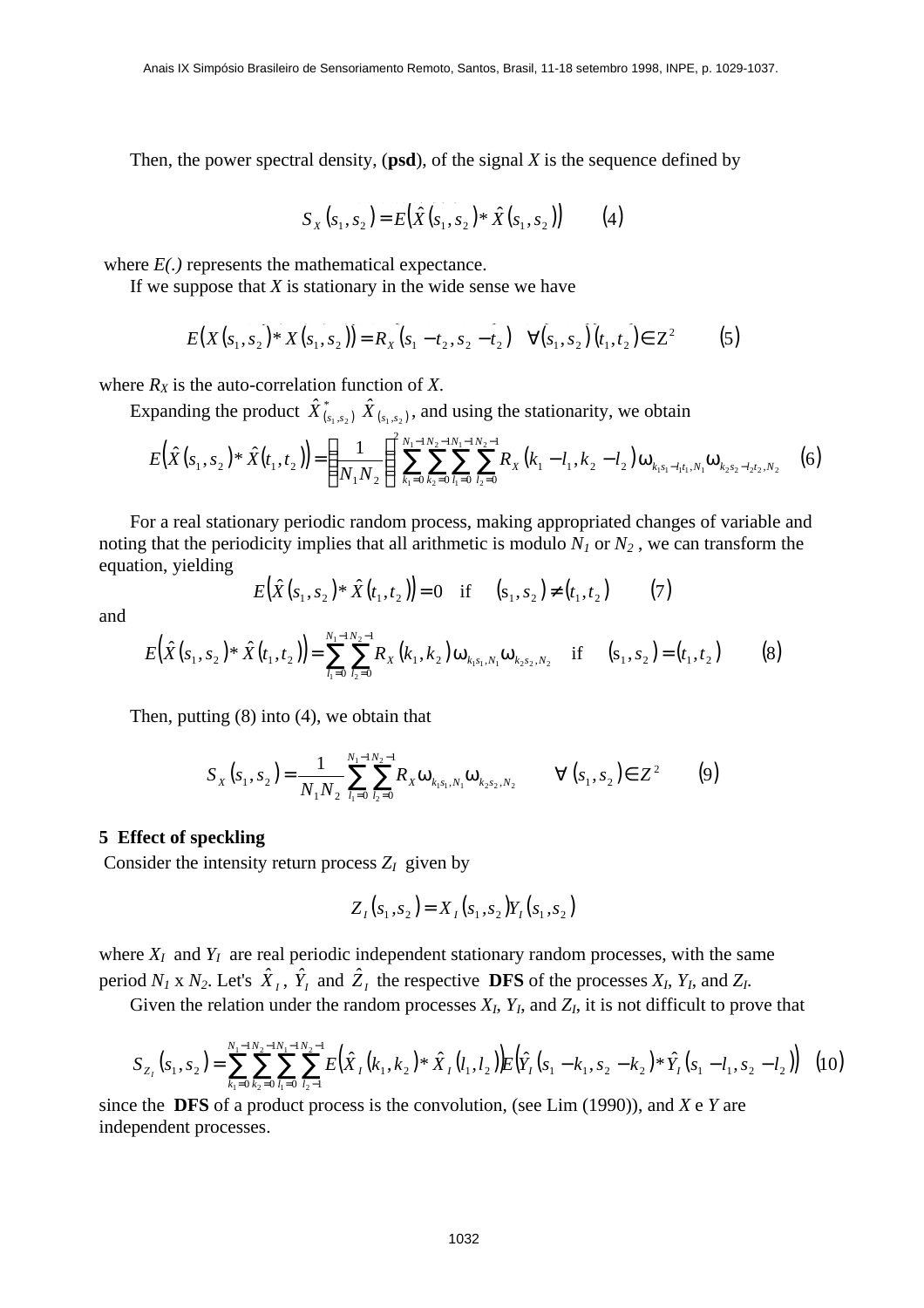Then, we can insert  $(7)$  and  $(9)$  into  $(10)$  to get

$$
S_{Z_I}(s_1, s_2) = \sum_{k_1=0}^{N_1-N_2-1} \left(\hat{X}_I(k_1, k_2) * \hat{X}_I(k_1, k_2)\right) E(\hat{Y}_I(s_1 - k_1, s_2 - k_2) * \hat{Y}_I(s_1 - k_1, s_2 - k_2))
$$

Thus

$$
S_{Z_1}(s_1, s_2) = \sum_{k_1=0}^{N_1-1} \sum_{k_2=0}^{N_2-1} S_{X_1}(k_1, k_2) S_{Y_1}(s_1 - k_1, s_2 - k_2)
$$
 (11)

and, as long as  $X_I$  and  $Y_I$  are stationary, the power spectral density of  $Z_I$  will be the convolution of the power spectral density of  $X_I$  and  $Y_I$ .

Let us assume that  $a_Y: \mathbb{Z}^2 \to \mathbb{C}$  is the normalized auto-correlation function of the noise process *YI* . Then

$$
a_{Y}(s_{1}, s_{2}) = \frac{R_{Y_{I}}(s_{1}, s_{2}) - E(Y_{I}(0,0))^{2}}{[R_{Y_{I}}(0,0) - E(Y_{I}(0,0))]^{2}} = \frac{R_{Y_{I}}(s_{1}, s_{2}) - E(Y_{I})^{2}}{Var(Y_{I}(0,0))}
$$
(12)

Notice that, if  $Y \sim G(n,n)$ , it holds that  $Y_I(s_1, s_2) = 1$  and  $Var(Y_I(s_1, s_2)) = 1/n$ , therefore  $R_{Y_1}(s_1, s_2) = 1/n(a_Y(s_1, s_2) + 1)$  and

$$
S_Y(s_1, s_2) = \frac{1}{n} \hat{a}_Y(s_1, s_2) + \boldsymbol{d}(s_1, s_2)
$$
 (13)

where  $\delta$  is the periodic Dirac delta with period of  $N_1 \times N_2$ . Using the relation (13) and the definition of **DFS**, (11) becomes

$$
S_{Z_1}(s_1, s_2) = S_{X_1}(s_1, s_2) + \frac{1}{n} \sum_{k_1=0}^{N_1-1} \sum_{k_2=0}^{N_2-1} S_{X_1}(k_1, k_2) \hat{a}_Y(s_1 - k_1, s_2, k_2)
$$
(14)

We will consider three special cases.

### **Case 1: Uniform target**

If the target is uniform, the power spectrum of the intensity backscatter can be modelled by

$$
S_{X_1}(s_1, s_2) = \mathbf{b}^2 \mathbf{d}(s_1, s_2)
$$

where **<sup>2</sup> is a constant.** 

Then, the spectrum of the speckled image is given by

$$
S_{Z_I}(s_1, s_2) = \mathbf{b}^2 \mathbf{d}(s_1, s_2) + \frac{1}{n} \hat{Y}_I(s_1, s_2) \qquad (15)
$$

Since that equation can be solve to give  $\hat{a}_Y$  in terms of  $S_{Z_I}$ , it is posible to determine the speckle process auto-correlation function when the target is known to be uniform. The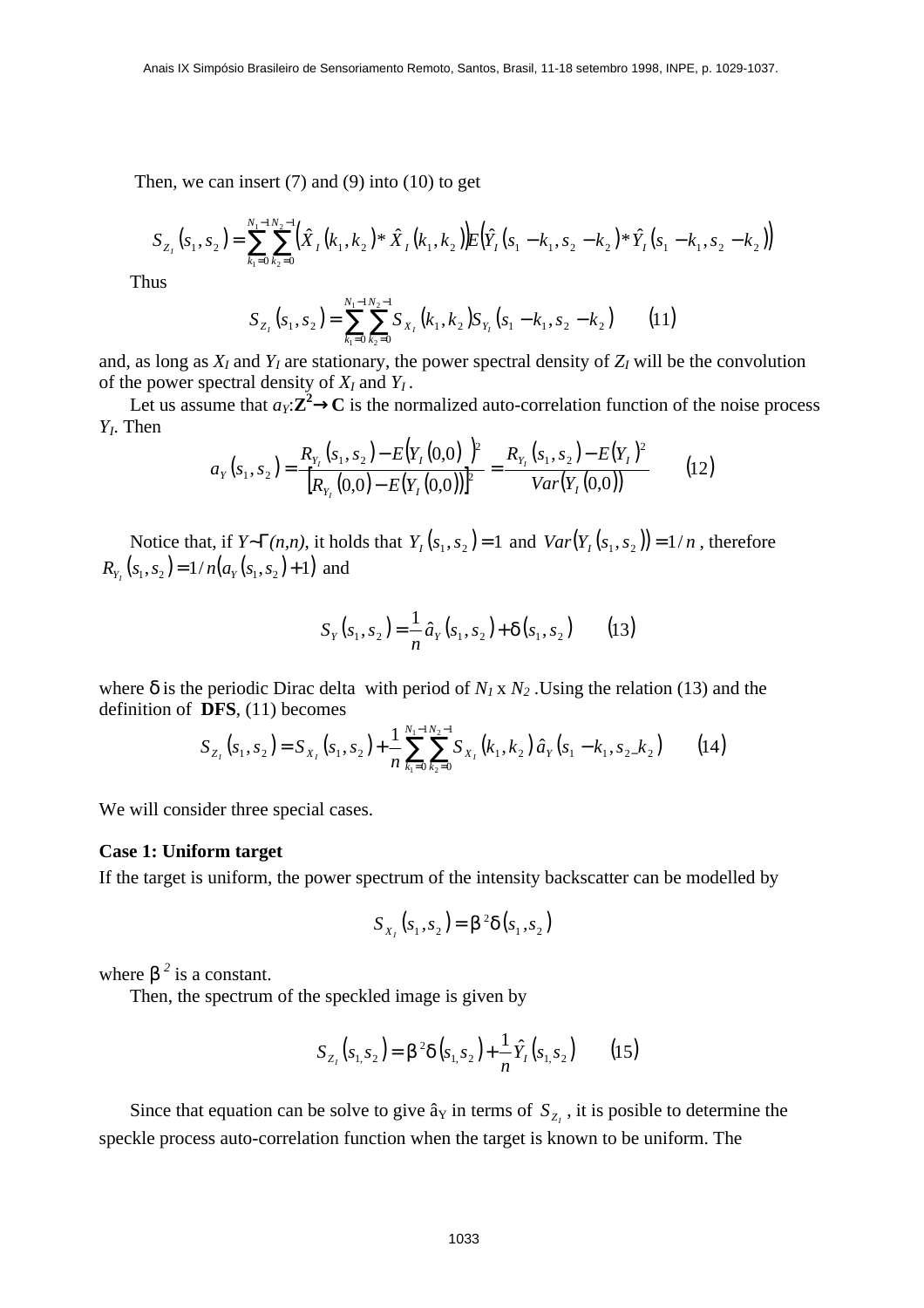significance of this lies in the fact that the speckle correlation is often produced by the imaging system being used, and thus, this property of the system can be studied by deliberaty viewing a uniform target.

A similar one-dimension technique has been used in the analysis of SEASAT-A image spectra (Beal et al. (1981)).

### **Case 2: White uncorrelated speckle**

In this case, we have  $a_Y(s_1, s_2) = \delta(s_1, s_2)$ , and  $\hat{Y}_I(s_1, s_2) = 1/N_1N_2$ . Therefore,

$$
S_{Z_{I}}(s_{1}, s_{2}) = S_{X_{I}}(s_{1}, s_{2}) + \frac{1}{nN_{1}N_{2}} \sum_{k_{1}=0}^{N_{1}-1} \sum_{k_{2}=0}^{N_{2}-1} S_{X_{I}}(k_{1}, k_{2}) \qquad (16)
$$

We let  $\bar{s}_{X_i}(s_1, s_2) = 1 / N_1 N_2 \sum_{k_1} \sum_{k_2} S_{X_i}(k_1, k_2)$  the average spectral power, then

$$
S_{Z_t}(s_1, s_2) = S_{X_t}(s_1, s_2) + \frac{1}{n} \overline{s}_{X_t}
$$
 (17)

Therefore, the power spectral density (**psd**) of the speckled signal is proportional to that of the unspeckled signal, but has added to it a bias proportional to the average **psd**. Hence, a **psd** that is sharply peaked will stand out more strongly against the bias than will one that is broader.

#### **Case 3: Nearest Neighbour correlation**

We assume that nearest neighbour points are correlated to some extent. That is, we let

$$
a_{Y}(s_{1}, s_{2}) = d(s_{1}, s_{2}) + e(d(s_{1}-1, s_{2}) + d(s_{1}+1, s_{2}) + d(s_{1}, s_{2}-1) + d(s_{1}, s_{2}+1))
$$
 (18)

In order to this, we can prove that the **DFS** of the normalized autocorrelation function is given by

$$
\hat{a}_Y(s_1, s_2) = \frac{1}{N_1 N_2} \left( 1 + 2e \cos \left( \frac{2p \ s_1}{N_1} \right) + 2e \cos \left( \frac{2p \ s_2}{N_2} \right) \right) \tag{19}
$$

Putting equation (19) into equation (14) we obtain

$$
S_{Z_1}(s_1, s_2) = S_{X_1}(s_1, s_2) + \frac{1}{n} \overline{s}_{X_1} + \frac{2e}{nN_1N_2} \sum_{k_1=0}^{N_1-1} \sum_{k_2=0}^{N_2-1} S_{X_1}(k_1, k_2) \left( \cos \left( \frac{2p (s_1 - k_1)}{N_1} \right) + \cos \left( \frac{2p (s_2 - k_2)}{N_2} \right) \right)
$$

a relationship much more complicated than of (17).

It is important to note that, while uncorrelated speckle merely added a bias to the spectrum, correlated speckle add power that is not uniform in wavenumber, thus changing the shape of the spectrum.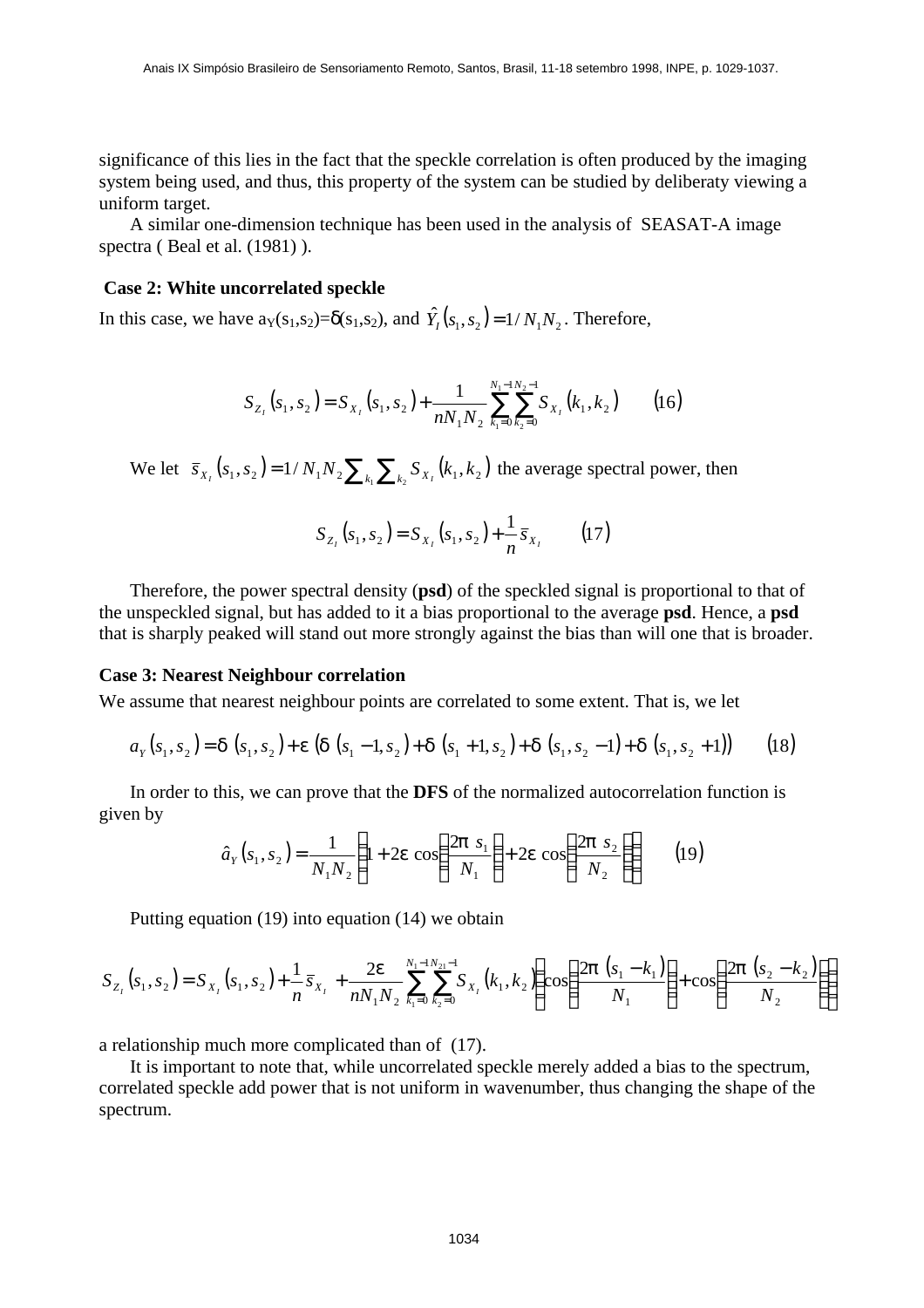The question of how the underlying spectrum is best to be estimated is taken up in the next section.

# **6 Estimation of spectrum**

To estimate the spectrum  $S_{X_I}$  from the speckled spectrum  $S_{Z_I}$ , it is necessary to invert (14). We know that, for *n*-look intensity speckle process Γ distributed, the **psd** of the intensity return is given by

$$
S_{Z_1}(s_1, s_2) = S_{X_1}(s_1, s_2) + \frac{1}{n} \sum_{k_1=0}^{N_1-1} \sum_{k_2=0}^{N_2-1} S_{X_1}(k_1, k_2) \hat{u}_Y(s_1 - k_1, s_2 - k_2)
$$
 (21)

Then, defining

$$
\mathbf{S}_{X_{I}}(k_{1},k_{2}) = \frac{1}{N_{1}N_{2}} \sum_{l_{1}=0}^{N_{1}-1} \sum_{l_{2}=0}^{N_{2}-1} \mathbf{S}_{X_{I}}(l_{1},l_{2}) \mathbf{w}_{l_{1}k_{1},N_{1}} \mathbf{w}_{l_{2}k_{2},N_{2}}
$$
(22)

and using the definition of Fourier transform, (21) becomes

$$
S_{Z_1}(s_1, s_2) = S_{X_1}(s_1, s_2) + \frac{1}{n} \sum_{k_1=0}^{N_1-1} \sum_{k_2=0}^{N_2-1} S_{X_1}(k_1, k_2) a_Y(k_1, k_2) \mathbf{w}_{s_1 k_1, N_1} \mathbf{w}_{s_2 k_2, N_2}
$$
(23)

Let is now

$$
\mathbf{S}_{Z_{I}}(k_{1},k_{2}) = \frac{1}{N_{1}N_{2}} \sum_{l_{1}=0}^{N_{1}-1} \sum_{l_{2}=0}^{N_{2}-1} S_{Z_{I}}(l_{1},l_{2}) \mathbf{w}_{l_{1}k_{1},N_{1}} \mathbf{w}_{l_{2}k_{2},N_{2}}
$$
(24)

Then, multipling both side of the equation (23) by  $exp(2\pi i l_1 k_1 / N_1) exp(2\pi i l_2 k_2 / N_2)$  and summing the result over all  $(k_l, k_2)$  in the period, we obtain

$$
\mathbf{S}_{z_i}(k_1, k_2) = n^2 \left[ 1 + \frac{1}{n} a_Y(k_1, k_2) \mathbf{S}_{X_i}(k_1, k_2) \right] \tag{25}
$$

Putting the last equation into (22) and solving for  $S_{X_i}$  we obtain the desired spectral estimate:

$$
S_{X_1}(s_1, s_2) = \frac{1}{n^2} \left[ S_{Z_1}(s_1, s_2) - \sum_{k_1=0}^{N_1-1} \sum_{k_2=0}^{N_2-1} \frac{a_Y(k_1, k_2)}{n + a_Y(k_1, k_2)} S_{Z_1}(k_1, k_2) W_{s_1k_1, N_1} W_{s_2k_2, N_2} \right]
$$
(26)

Equation (26) is our general result. We consider two special cases.

### **Case 1: White uncorrelated speckle**

In this case, a straightfoward procedure, using the fact that  $a_Y(s_1, s_2) = d(s_1, s_2)$ , allow us that

$$
S_{X_1}(s_1, s_2) = \frac{1}{n^2} \bigg[ S_{Z_1}(s_1, s_2) - \frac{1}{1+n} \overline{s}_{Z_1} \bigg] \qquad (27)
$$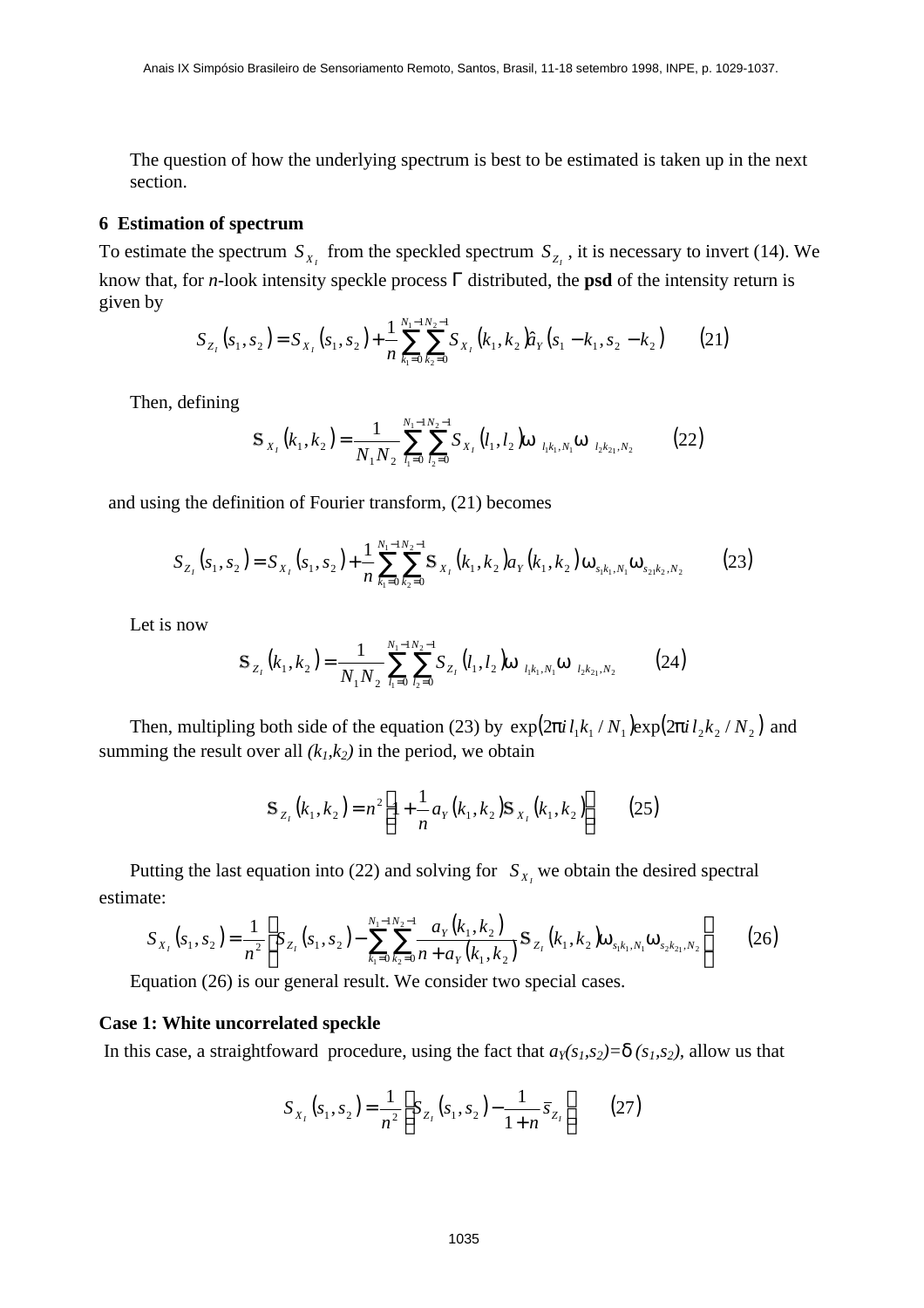We must note that we could also have derived directly this result from  $(17)$ . Thus estimation of the spectrum on the case of uncorrelated speckle is accomplished by substraction of an appropriate bias.

# **Case 2: Nearest neighbour correlation**

Also in this case, a straightfoward procedure allow us that

$$
S_{X_{I}}(s_{1}, s_{2}) = \frac{1}{n^{2}} \left[ S_{Z_{I}}(s_{1}, s_{2}) - \frac{\overline{s}_{Z_{I}}}{1+n} - \frac{2\mathbf{e}}{\mathbf{e}+n} \frac{1}{N_{1}N_{2}} \sum_{k_{1}=0}^{N_{1}-1N_{1}-1} S_{Z_{I}}(s_{1}, s_{2}) \right] \cos\left(\frac{2\mathbf{p}(s_{1}-k_{1})}{N_{1}}\right) \cos\left(\frac{2\mathbf{p}(s_{2}-k_{2})}{N_{2}}\right)
$$

Therefore, a priori knowledge of the speckle auto-correlation function, such as is available through the study of uniform targets, allows the underlying image spectrum to be estimated. The correction is, however, more complicated than merely the subtraction of a bias.

#### **7 Conclusions**

The technique presented in this paper provides an exact representation of the power spectral density for the backscatter process. However, this representation depends strongly on the **psd** of the speckled process, which is unknown. Thus, the estimation of the underlying spectrum is accomplished by the election of an appropriate estimate for the spectrum of the speckled signal, in the most of cases.

We can choose conventional estimates, based on the Fourier transform, like the periodogram, or the class of smoothed periodograms, but for small  $N_1$  and  $N_2$  the resolution of them can be rather poor. It exists other spectral estimation methods based on maximum likerlihood or maximum entropy which give higher resolution than the conventional estimates. However, since the various methods were developed on the basis of different assumptions, and since only limited comparisons of the method's performance are available, choosing the best method for a given application problem is a difficult task.

# **8 References**

- Beal,R.C. (1980) *Spaceborne imaging radar; monitoring ocean waves.* Science, June 1980, vol. 1, pp 148-156.
- Beal, R.C.; Goldfinger, A. D.; Tilly, A. G.; Geckle, W.J. (1981*) System calibration strategies for spaceborne synthetic aperture radar for oceanography.* Report CP 084,Dec.1981. Johns Hopkins University Applied Physics Laboratory.
- Frery,A.C.; Müller,H.J.; Yanasse,C.C.; Sant'Anna,J. S. (1997*) A model for extremely heterogeneous clutter.* IEEE Transactions on Geoscience and Remote Sensing, vol. 35, no. 3, pp. 1-12.
- Goldfinger, A.D.(1982) *Estimation of spectra from speckled images*. IEEE transactions on aerospace and electronic systems, vol AES-18(5), pp 675-681.
- Goodman, J.W (1976) *Some fundamental properties of speckle.* Journal of the optical society of America, Nov. 1976, vol 66, pp 1145-1150.

Jain, A.K. (1989) *Fundamentals of digital image processing*. Prentice Hall International .

- Lim, J.S. (1990) *Two-dimensional signal and image processing*. Prentice Hall International .
- Tur, M.; Chin, K.C. and Goodman; J.W. (1982) *When is speckle noise multiplicative?.* Appl.